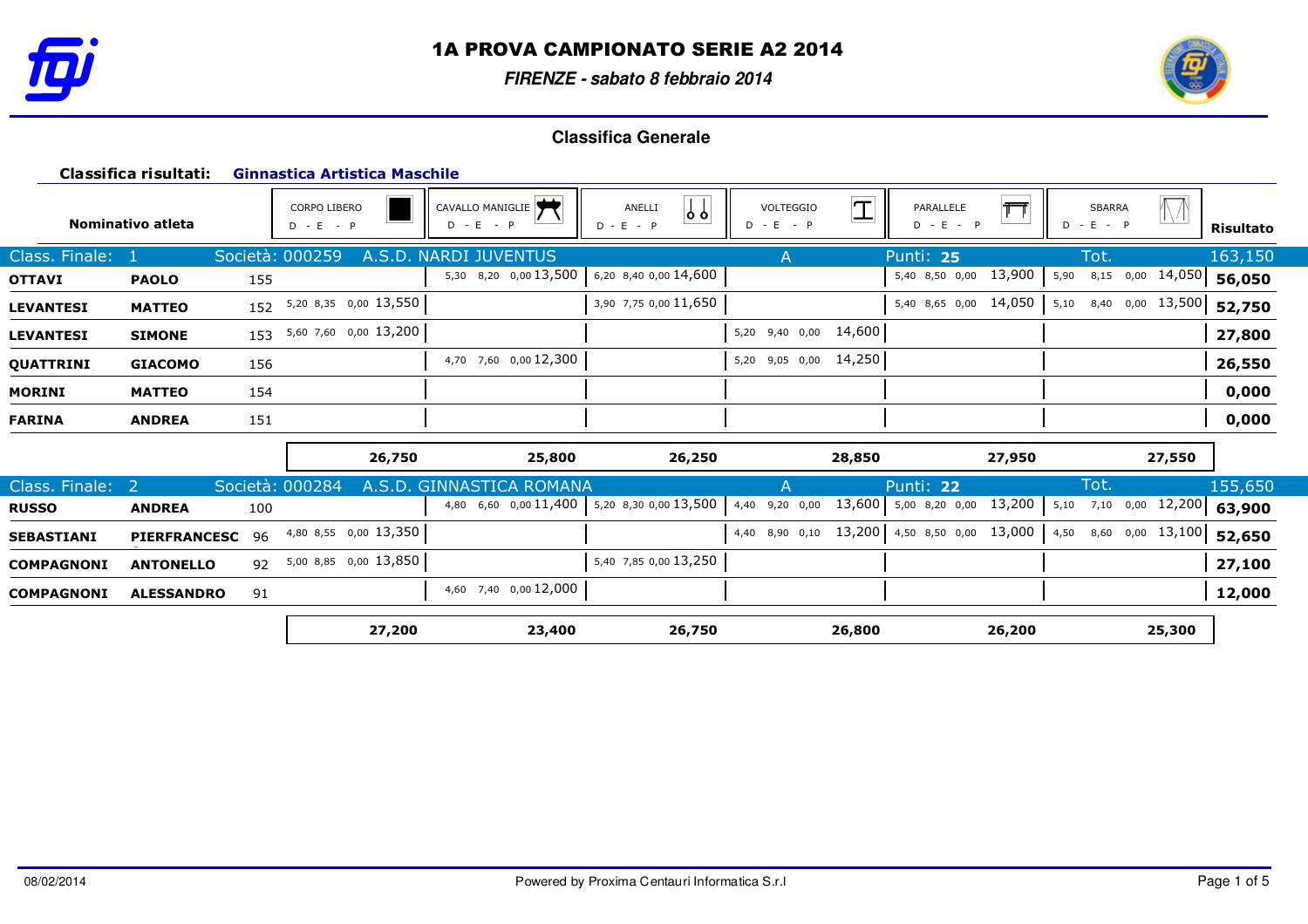

**FIRENZE - sabato 8 febbraio 2014**



|                          | Classifica risultati: |                 | Ginnastica Artistica Maschile      |                                    |                                    |                          |             |                          |        |                              |                  |                  |
|--------------------------|-----------------------|-----------------|------------------------------------|------------------------------------|------------------------------------|--------------------------|-------------|--------------------------|--------|------------------------------|------------------|------------------|
|                          | Nominativo atleta     |                 | <b>CORPO LIBERO</b><br>$D - E - P$ | CAVALLO MANIGLIE<br>$D - E - P$    | $\bigcup$<br>ANELLI<br>$D - E - P$ | VOLTEGGIO<br>$D - E - P$ | $\mathbf T$ | PARALLELE<br>$D - E - P$ |        | <b>SBARRA</b><br>$D - E - P$ |                  | <b>Risultato</b> |
| Class. Finale:           | -3                    | Società: 000579 |                                    | A.S. DIL. GINNASTICA CIVITAVECCHIA |                                    |                          |             | Punti: 20                |        | Tot.                         |                  | 155,250          |
| <b>LODADIO</b>           | <b>MARCO</b>          |                 | 161 5,60 7,95 0,00 13,550          |                                    | 5,90 8,00 0,00 13,900              | 5,60<br>9,25 0,00        | 14,850      |                          |        |                              |                  | 42,300           |
| <b>TAITO</b>             | <b>EMILIANO</b>       |                 | 170 4,60 8,95 0,00 13,550          |                                    |                                    | 4,40 9,35 0,00           | 13,750      |                          |        | 4,20                         | 7,40 0,00 11,600 | 38,900           |
| ANDI                     | <b>VALERIO</b>        | 165             |                                    | 5,00 7,90 0,00 12,900              |                                    |                          |             | 4,50 7,95 0,00 12,450    |        | 4,60                         | 8,45 0,00 13,050 | 38,400           |
| <b>TANA</b>              | <b>ROCCO</b>          | 169             |                                    | 4,70 8,60 0,00 13,300              |                                    |                          |             |                          |        |                              |                  | 13,300           |
| <b>PANTALEONI</b>        | <b>ALDO</b>           | 168             |                                    |                                    |                                    |                          |             | 3,30 8,90 0,00 12,200    |        |                              |                  | 12,200           |
| <b>PAMPINELLA</b>        | <b>TOMMASO</b>        | 164             |                                    |                                    | 3,90 6,25 0,00 10,150              |                          |             |                          |        |                              |                  | 10,150           |
|                          |                       |                 | 27,100                             | 26,200                             | 24,050                             |                          | 28,600      |                          | 24,650 |                              | 24,650           |                  |
| Class. Finale:           | 4                     | Società: 000087 |                                    | A.S.D. GINNASTICA SAMPIETRINA      |                                    | A                        |             | Punti: 18                |        | Tot.                         |                  | 154,900          |
| <b>BRESOLIN</b>          | <b>SIMONE</b>         | 125             |                                    | 4,90 8,35 0,00 13,250              |                                    | 4,40 9,10 0,10           | 13,400      | 4,60 7,00 0,00 11,600    |        | 5,10                         | 8,40 0,00 13,500 | 51,750           |
| <b>VALTORTA</b>          | <b>ANDREA</b>         | 121             |                                    | 4,80 8,15 0,00 12,950              | 4,90 8,55 0,00 13,450              |                          |             | 5,10 7,85 0,00 12,950    |        |                              |                  | 39,350           |
| <b>SANTAMBROGIO LUCA</b> |                       | 124             | 4,60 8,85 0,00 13,450              |                                    | 3,90 7,85 0,00 11,750              | $4,40$ 9,25 0,00 13,650  |             |                          |        |                              |                  | 38,850           |
| <b>SBORCHIA</b>          | <b>DAVIDE</b>         |                 | 123 4,40 8,10 0,10 12,400          |                                    |                                    |                          |             |                          |        | 4,10                         | 8,45 0,00 12,550 | 24,950           |
| <b>PIVA</b>              | <b>BRIAN</b>          | 122             |                                    |                                    |                                    |                          |             |                          |        |                              |                  | 0,000            |
|                          |                       |                 | 25,850                             | 26,200                             | 25,200                             |                          | 27,050      |                          | 24,550 |                              | 26,050           |                  |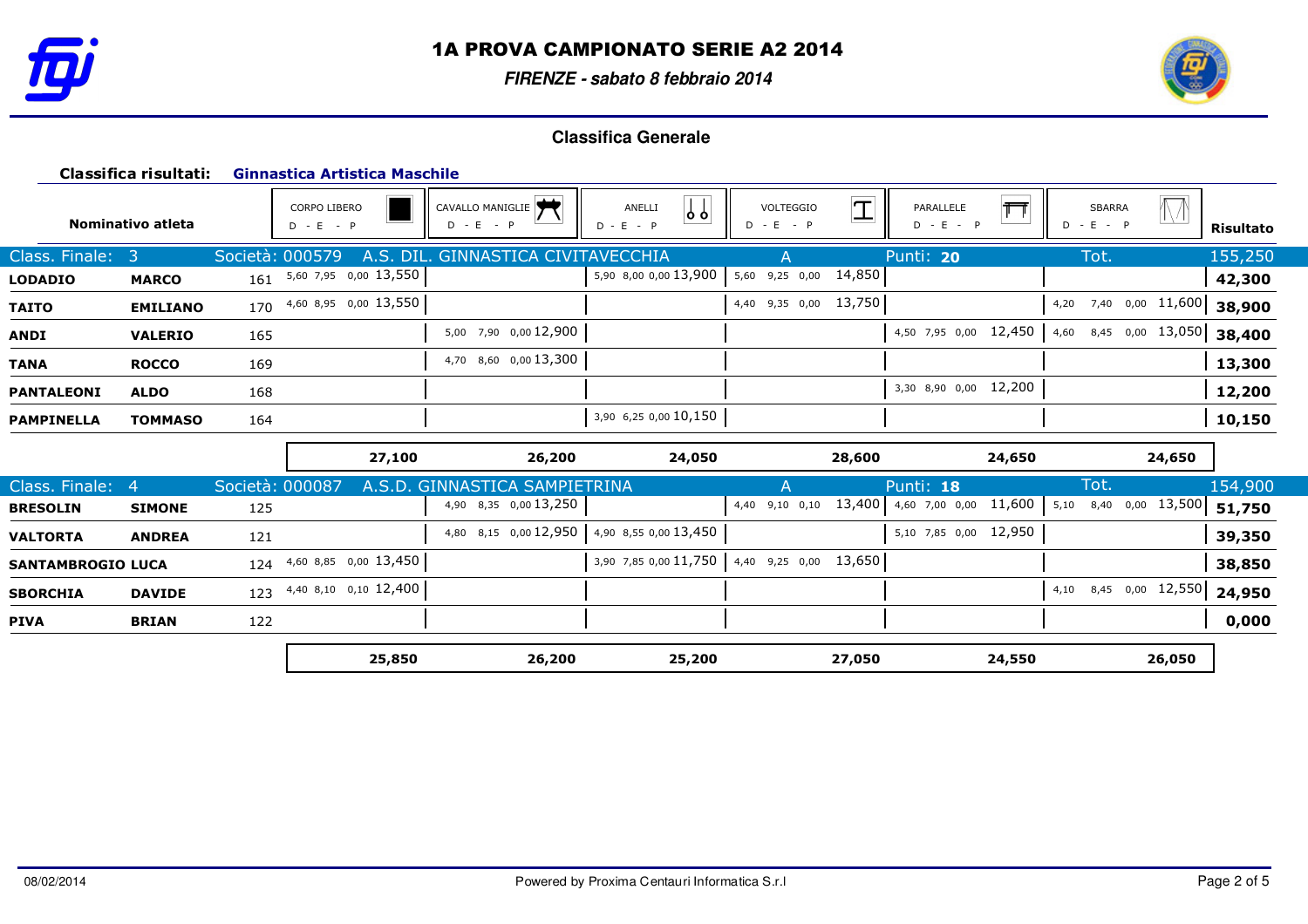

**FIRENZE - sabato 8 febbraio 2014**



|                 | Classifica risultati: |     | <b>Ginnastica Artistica Maschile</b> |                                        |                                       |                                          |                                 |                          |                  |  |  |  |  |
|-----------------|-----------------------|-----|--------------------------------------|----------------------------------------|---------------------------------------|------------------------------------------|---------------------------------|--------------------------|------------------|--|--|--|--|
|                 | Nominativo atleta     |     | CORPO LIBERO<br>$D - E - P$          | CAVALLO MANIGLIE<br>$D - E - P$        | $\downarrow$<br>ANELLI<br>$D - E - P$ | $\mathbb{I}$<br>VOLTEGGIO<br>$D - E - P$ | PARALLELE<br>$D - E - P$        | SBARRA<br>$D - E - P$    | <b>Risultato</b> |  |  |  |  |
| Class. Finale:  | -5                    |     | Società: 000162<br><b>PALESTRA</b>   | GINN. FERRARA A.S.D.                   |                                       |                                          | Punti: 16                       | Tot.                     | 153,500          |  |  |  |  |
| <b>ROSSI</b>    | <b>GIACOMO</b>        |     | 118 4,40 8,15 0,00 12,550            | 4,50 8,65 0,00 13,150                  |                                       | 4,40 9,50 0,10                           | 12,850<br>13,800 4,50 8,35 0,00 | 5,10 8,40 0,00 13,500    | 65,850           |  |  |  |  |
| TAGLIAVINI      | <b>LUIGI</b>          | 115 |                                      | 4,20 8,00 0,00 12,200                  | 4,70 7,60 0,00 12,300                 | 4,40 9,30 0,00                           | 13,700 3,80 7,50 0,00 11,300    | 4,70 8,25 0,00 12,950    | 62,450           |  |  |  |  |
| BELLINI         | <b>ANDREA</b>         | 112 |                                      |                                        | 4,30 8,70 0,00 13,000                 |                                          |                                 |                          | 13,000           |  |  |  |  |
| <b>NEYROZ</b>   | <b>ANDREA</b>         | 111 | 4,60 7,60 0,00 12,200                |                                        |                                       |                                          |                                 |                          | 12,200           |  |  |  |  |
| <b>PASSERO</b>  | <b>MATTEO</b>         | 114 |                                      |                                        |                                       |                                          |                                 |                          | 0,000            |  |  |  |  |
| <b>ROSSI</b>    | <b>FILIPPO</b>        | 117 |                                      |                                        |                                       |                                          |                                 |                          | 0,000            |  |  |  |  |
|                 |                       |     | 24,750                               | 25,350                                 | 25,300                                | 27,500                                   | 24,150                          | 26,450                   |                  |  |  |  |  |
| Class. Finale:  | -6                    |     | Società: 000043                      | S.G. BRESCIANA FORZA E COSTANZA A.S.D. |                                       | $\mathsf{A}$                             | Punti: 14                       | Tot.                     | 152,200          |  |  |  |  |
| <b>KHAMUDIS</b> | <b>ALEXANDER</b>      | 132 |                                      |                                        | 3,80 8,05 0,00 11,850                 |                                          | 13,900<br>5,10 8,80 0,00        | 8,00 0,00 12,700<br>4,70 | 38,450           |  |  |  |  |
| CASTAGNA        | <b>ANDREA</b>         | 134 | 4,60 8,30 0,00 12,900                |                                        | 3,30 7,70 0,00 11,000                 | 13,400<br>4,40 9,00 0,00                 |                                 |                          | 37,300           |  |  |  |  |
| BONZI           | <b>GABRIELE</b>       | 133 |                                      | 4,20 8,10 0,00 12,300                  |                                       |                                          | 3,80 8,70 0,00 12,500           | 3,90 8,20 0,00 12,100    | 36,900           |  |  |  |  |
| PISANO          | <b>LORENZO</b>        | 131 | 4,70 8,85 0,00 13,550                |                                        |                                       | 14,000<br>4,80 9,20 0,00                 |                                 |                          | 27,550           |  |  |  |  |
| RAINIERI        | <b>FRANCESCO</b>      | 135 |                                      | 4,20 7,80 0,00 12,000                  |                                       |                                          |                                 |                          | 12,000           |  |  |  |  |
|                 |                       |     | 26,450                               | 24,300                                 | 22,850                                | 27,400                                   | 26,400                          | 24,800                   |                  |  |  |  |  |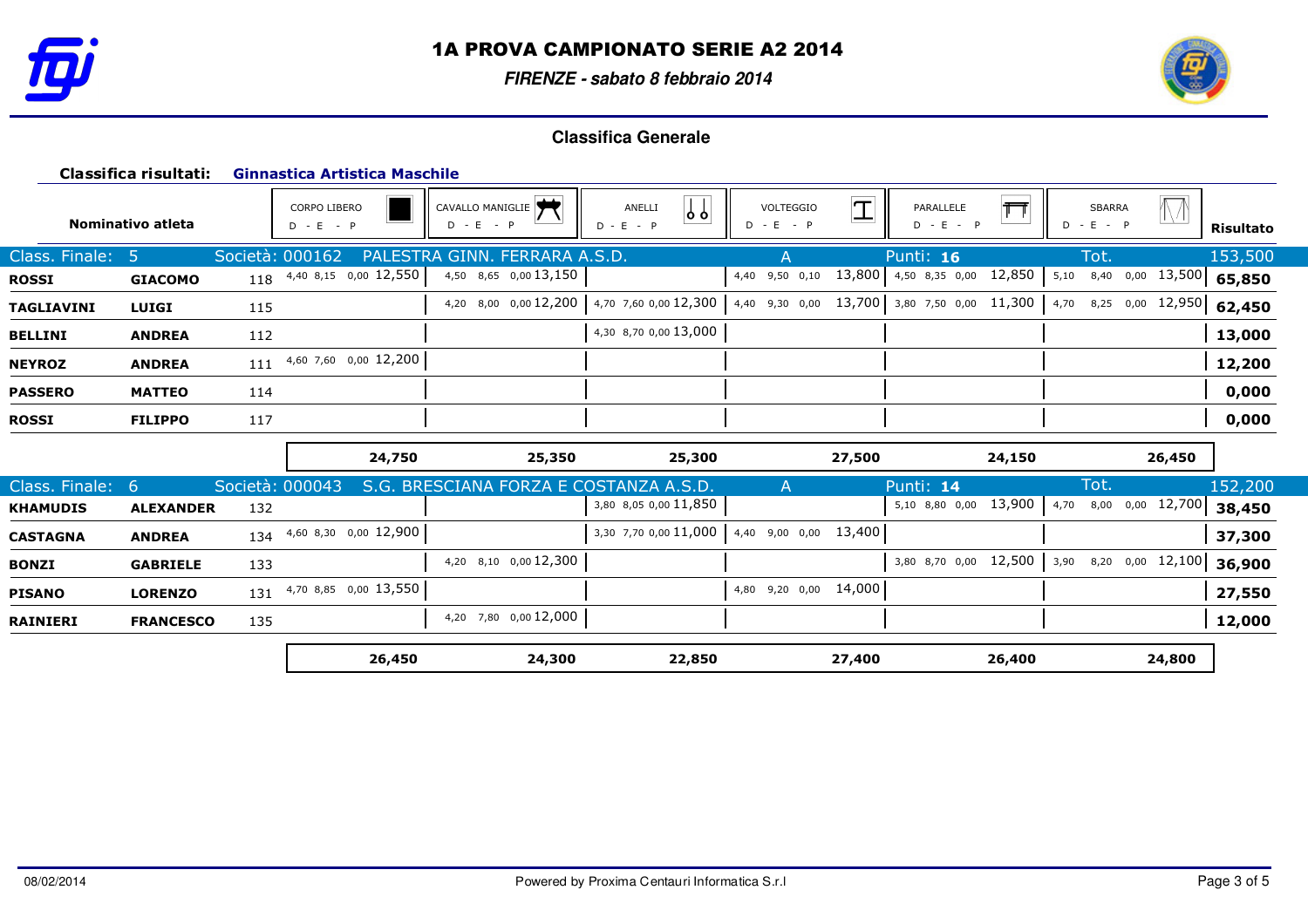

**FIRENZE - sabato 8 febbraio 2014**



|                            | Classifica risultati: |                 | <b>Ginnastica Artistica Maschile</b> |                                             |                                       |                                          |                          |                                                                                                |           |
|----------------------------|-----------------------|-----------------|--------------------------------------|---------------------------------------------|---------------------------------------|------------------------------------------|--------------------------|------------------------------------------------------------------------------------------------|-----------|
|                            | Nominativo atleta     |                 | CORPO LIBERO<br>$D - E - P$          | CAVALLO MANIGLIE<br>$D - E - P$             | $\downarrow$<br>ANELLI<br>$D - E - P$ | $\mathbb{I}$<br>VOLTEGGIO<br>$D - E - P$ | PARALLELE<br>$D - E - P$ | <b>SBARRA</b><br>$D - E - P$                                                                   | Risultato |
| Class. Finale:             |                       | Società: 000064 | S.G.                                 | MILANESE FORZA E CORAGGIO                   |                                       | A                                        | Punti: 12                | Tot.                                                                                           | 152,000   |
| <b>BRANCACCIO</b>          | <b>MARCELLO</b>       |                 | 143 4,50 8,70 0,00 13,200            | 4,00 8,40 0,00 12,400                       |                                       |                                          | 13,400<br>4,40 9,00 0,00 |                                                                                                | 39,000    |
| <b>PERRIELLO</b>           | <b>DAVIDE</b>         | 144             |                                      |                                             | 4,20 7,75 0,00 11,950                 |                                          | 4,20 7,60 0,00 11,800    | 8,45 0,00 12,550<br>4,10                                                                       | 36,300    |
| <b>GENTILI</b>             | <b>MATTEO</b>         | 141             | 4,80 7,30 0,00 12,100                |                                             |                                       | 4,40 9,15 0,00 13,550                    |                          |                                                                                                | 25,650    |
| <b>ROSSINI</b>             | <b>STEFANO</b>        | 142             |                                      |                                             | 4,40 8,05 0,00 12,450                 |                                          |                          | 4,50 8,15 0,00 12,650                                                                          | 25,100    |
| <b>PARETI</b>              | <b>SIMONE</b>         | 145             |                                      |                                             |                                       | 4,40 9,15 0,00 13,550                    |                          |                                                                                                | 13,550    |
| <b>SEVESO</b>              | <b>MICHELE</b>        | 146             |                                      | 4,30 8,10 0,00 12,400                       |                                       |                                          |                          |                                                                                                | 12,400    |
|                            |                       |                 | 25,300                               | 24,800                                      | 24,400                                | 27,100                                   | 25,200                   | 25,200                                                                                         |           |
| Class. Finale:             | 8                     | Società: 000889 | A.S.D. C.G.                          | ART. STABIA                                 |                                       | A                                        | Punti: 10                | Tot.                                                                                           | 151,900   |
| <b>POLINI</b>              | <b>GIANCARLO</b>      | 103             | 4,60 8,60 0,00 13,200                | 4,50 5,80 0,00 10,300 5,40 8,00 0,00 13,400 |                                       | 13,150<br>4,40 9,05 0,30                 | 12,950<br>5,20 7,75 0,00 | $\begin{array}{ c c c c c } \hline 0,00 & 13,650 \\ \hline \end{array}$ 76,650<br>5,20<br>8,45 |           |
| ATTE                       | <b>CHRISTIAN</b>      | 101             |                                      | 4,10 7,35 0,00 11,450 4,70 8,35 0,00 13,050 |                                       |                                          | 4,10 8,35 0,00 12,450    | 4,50 7,70 0,00 12,200                                                                          | 49,150    |
| <b>DELLA RAGIONE MARCO</b> |                       | 102             | 4,50 8,55 0,00 13,050                |                                             |                                       | 13,050<br>3,60 9,45 0,00                 |                          |                                                                                                | 26,100    |
| <b>CARBONE</b>             | <b>VINCENZO</b>       | 104             |                                      |                                             |                                       |                                          |                          |                                                                                                | 0,000     |
|                            |                       |                 | 26,250                               | 21,750                                      | 26,450                                | 26,200                                   | 25,400                   | 25,850                                                                                         |           |